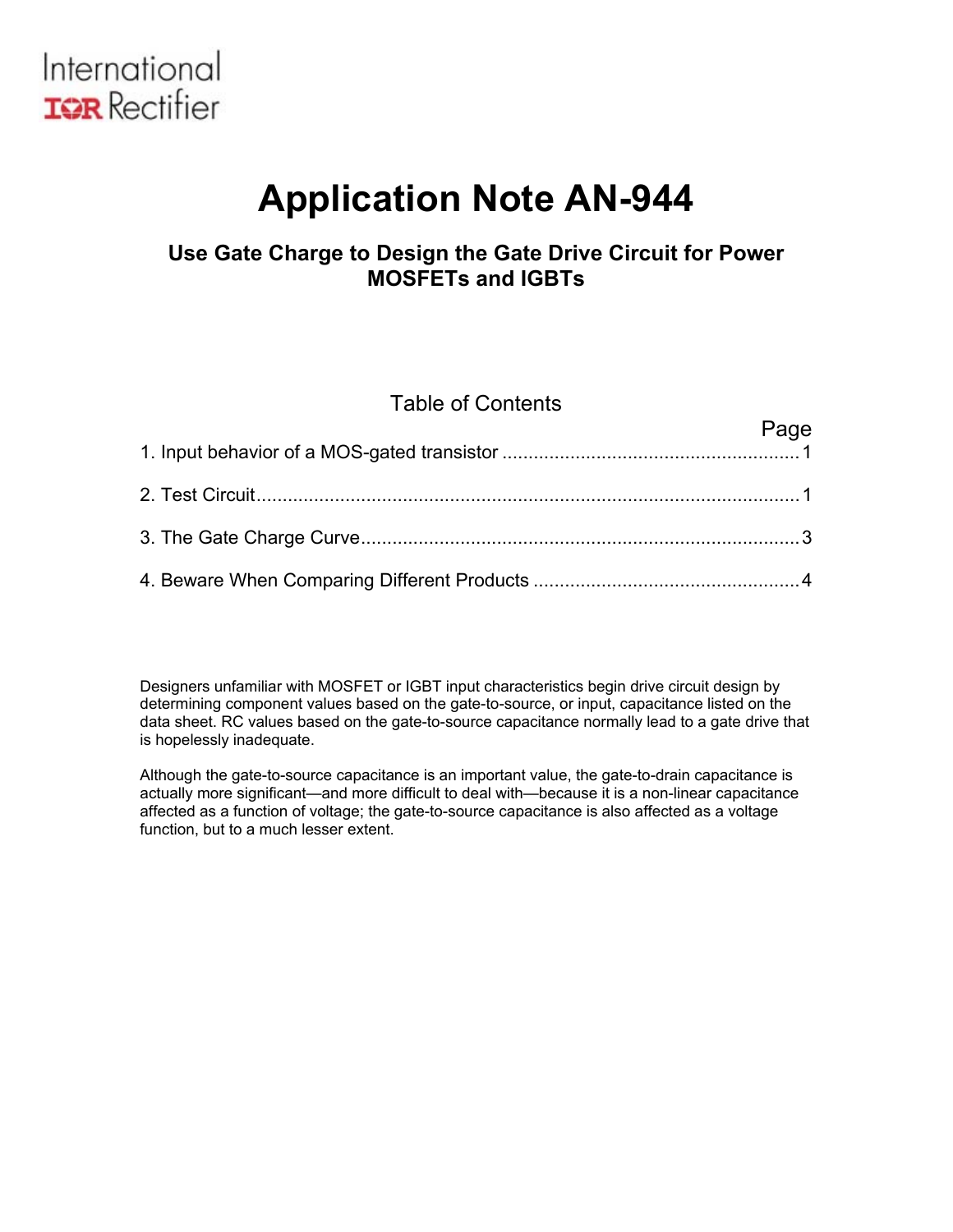### <span id="page-1-0"></span>**Use Gate Charge to Design the Gate Drive Circuit for Power MOSFETs and IGBTs**

Topics covered:

- *Background*
- *Test method*
- *How to interpret the gate charge curve*
- *How to estimate switching times*
- *How to compare different devices*

#### **1. Input behavior of a MOS-gated transistor**

Designers unfamiliar with MOSFET or IGBT input characteristics begin drive circuit design by determining component values based on the gate-to-source, or input, capacitance listed on the data sheet. RC value based on the gate-to-source capacitance normally lead to a gate drive that is hopelessly inadequate.

 Although the gate-to-source capacitance is an important value, the gate-to-drain capacitance is actually more significant—and more difficult to deal with—because it is a non-linear capacitance affected as a function of voltage; the gate-to-source capacitance is also affected as a voltage function, but to a much lesser extent. This gate-to-drain capacitance function is similar to that found in vacuum tube amplifiers.

 The gate-to-drain capacitance effect is akin to the "Miller" effect, a phenomenon by which a feedback path between the input and output of an electronic device is provided by the interelectrode capacitance. This affects the total input admittance of the device which results in the total dynamic input capacitance generally being greater than the sum of the static electrode capacitances. The phenomenon of the effects of the plate impedance and voltage gain on the input admittance was first studied in vacuum tube triode amplifier circuits by John M. Miller. Essentially, at high frequencies where the grid-to-plate (gate-to-drain) capacitance is not negligible, the circuit is not open but involves a capacitance that is a function of the voltage gain. Solving for the "Miller" effect is not exactly a straightforward process, even with vacuum tubes where much is known, but is even more difficult in MOSFETs. In actuality, the gate-to-drain capacitance though smaller in static value than the gate-to-source capacitance, goes through a voltage excursion that is often more than 20 times that of the gate-to-source capacity. Therefore, the gate-to-drain or "Miller" capacitance typically requires more actual charge than the input capacitance.

To account for both gate-to-source and gate-to-drain capacitance in a way readily usable by designers, International Rectifier

supplies a "gate charge" specifications for its IGBTs and HEXFET POWER MOSFETs. that can be used to calculate drive circuit requirements. Gate charge is defined as the charge that must be supplied to the gate, either to swing the gate by a given amount, or to achieve full switching.

#### **2. Test Circuit**

#### A typical test circuit

that can be used to measure the gate charge is shown in Figure 1. In this circuit, an approximately constant current is supplied to the gate of the device-under-test from the 0.1 microfarad capacitor C1, through the regulator diode D1. A constant current in the drain circuit is set by setting the voltage on the gate of HEXFET POWER MOSFET 1, so the net measurement of the charge consumed by the gate is relative to a given current and voltage in the source-to-drain path.



**Figure 1.** HEXFET POWER MOSFET Gate Charge Circuit.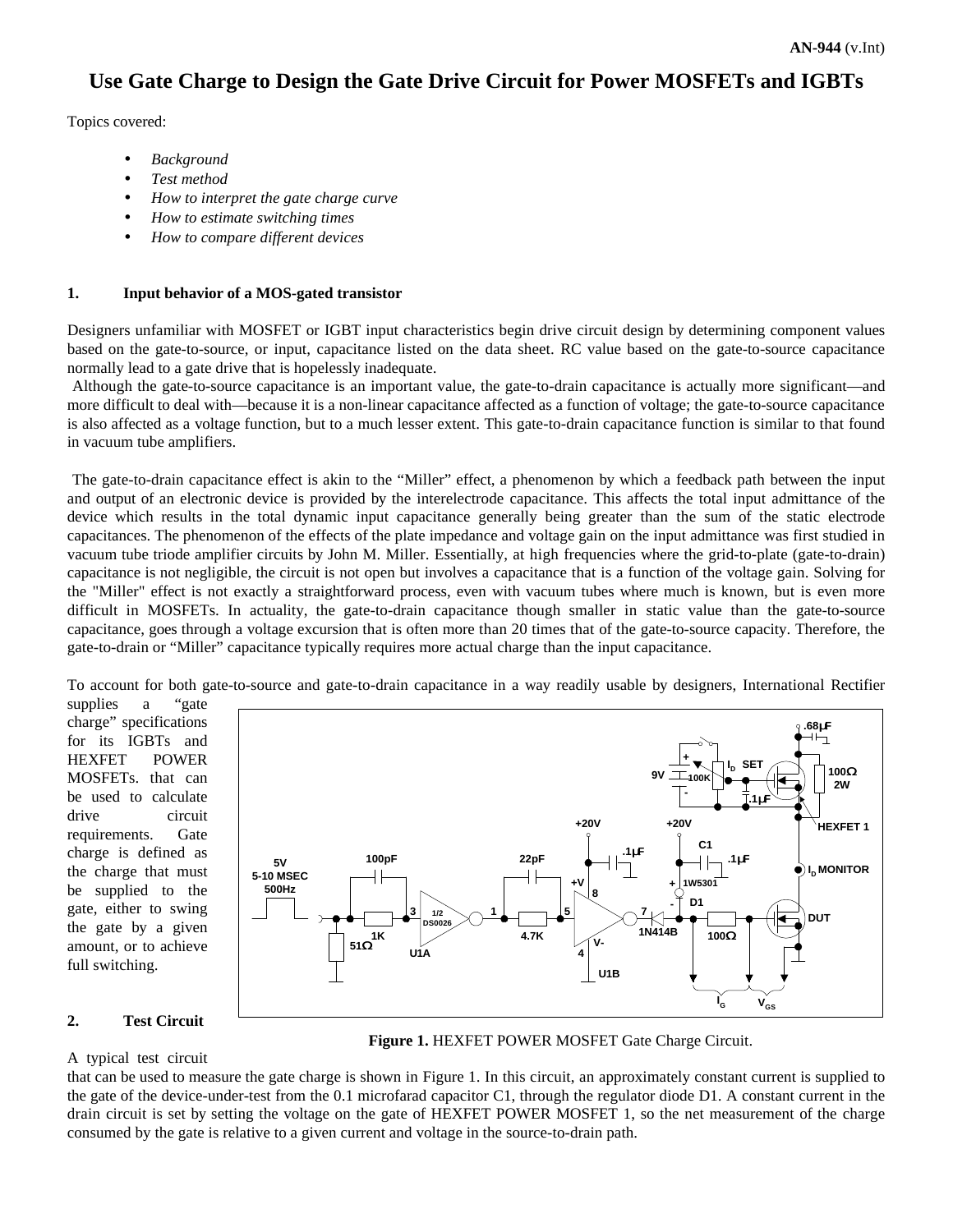

**Figure 2.** Gate Charge Waveform for Different Values of Drain Voltage (IRF130:  $l_G = 1.5$  mA,  $I_D = 1A$ ,  $V_{DD} = 10$ , 40 and 80 volts).

 The importance of the gate charge data to the designer is illustrated as follows. Taking the charge are required to switch a previous example, about 15 nanocoulombs of gate if 1.5 amps is supplied to the gate, the device will be drain voltage of 80 volts and a drain current of 12 amps. Since the 15 nC gate charge is the product of the gate input current and the switching time, switched in 10 nS. It follows that if 15 mA is supplied to the gate, then switching occurs in 1 ms, and so on. These simple calculations immediately tell the designer the trade-offs between the amount of current available from the drive circuit and the achievable switching time. With gate charge known, the designer can develop a drive circuit appropriate to the switching time required.

Consider a typical practical example of a 100 kHz switcher, in which it is required to achieve a switching time of 100 nanoseconds.

An oscillogram of the gate-to-source voltage during testing, shown in Figure 2, relates the gate voltage to time. Since a constant current is supplied to the gate, the horizontal time scale is directly proportional to the charge supplied to the gate. With a suitable scaling factor, therefore, this oscillogram is a plot of gate voltage versus charge. The point on the oscillogram of the second voltage rise indicates where the device is fully switched on. During the first voltage rise, the gate-to-source capacitance is charging, and during the flat portion, the gate-to-drain capacitance is charging. This oscillogram therefore clearly differentiates between the charge required for the gate-source and gate-to-drain ("Miller") capacitances. At the second voltage rise, both capacitances are charged to the extent needed to switch the given voltage and current. A more detailed explanation of the interpretation of this data is given later. The graph in Figure 3 represents gate voltage versus gate charge in nanocoulombs for an IRF130. Although the second voltage rise indicates the point at which the switching operation is completed, normal design safety margins will dictate that the level of drive voltage applied to the gate is greater than that which is just required to switch the given drain current and voltage. The total charge consumed by the gate will therefore in practice be higher than the minimum required-but not necessarily significantly so. For example, the gate charge required to switch 12 amps at 80 volts is 15 nanocoulombs (point A), and the corresponding gate voltage is about 7 volts.

If the applied drive voltage has an amplitude of 10 volts (i.e. a 3 volt margin), then the total gate charge actually consumed would be about 20 nanocoulombs, (point B). As shown on the graph, whether switching 10 volts or 80 volts in the drain circuit, there is a much less than proportional difference in the charge required. This is because the "Miller" capacitance is a nonlinear function of voltage, and decreases with increasing voltage.



**Figure 3**. Gate Voltage Versus Gate Charge for the IRF130.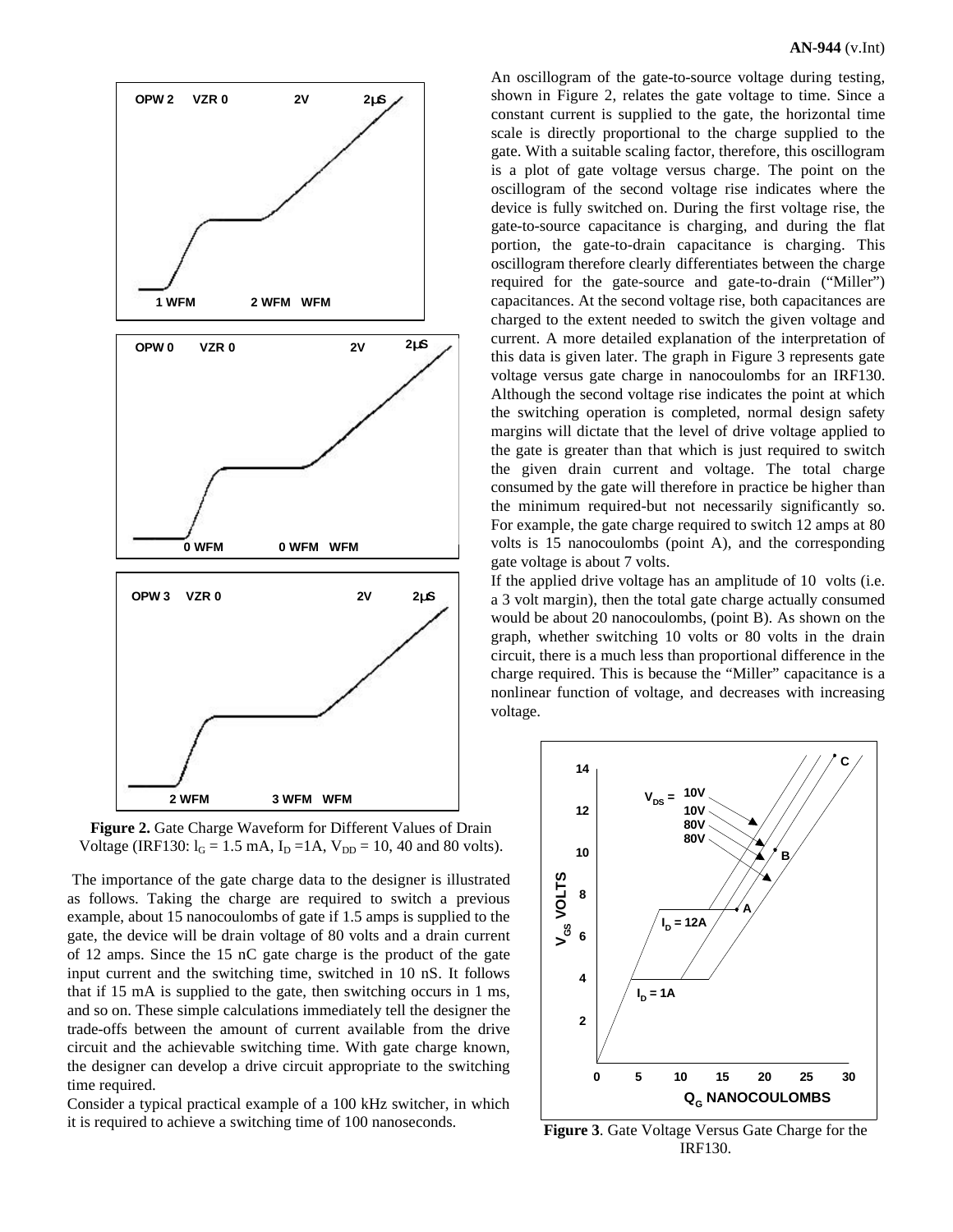<span id="page-3-0"></span>The required gate drive current is derived by simply dividing the gate charge,  $15 \text{ X } 10^{-9}$ , by the required switching time,  $100 \text{ X}$  $10<sup>-9</sup>$ , giving 150 mA. From this calculation, the designer can further arrive at the drive circuit impedance. If the drive circuit applies 14 volts to the gate, for instance, then a drive impedance of about 50 ohms would be required. Note that throughout the "flat" part of the switching period (Figure 3), the gate voltage is constant at about 7 volts. The difference between the applied 14 volts and 7 volts is what is available to drive the required current through the drive circuit resistance.

The gate charge data also lets the designer quickly determine average gate drive power. The average gate drive power, P<sub>DRIVE</sub>, is  $Q$ <sub>G</sub>V<sub>G</sub>f. Taking the above 100 kHz switcher as an example, and assuming a gate drive voltage V<sub>G</sub> of 14 volts, the appropriate value of gate charge  $Q_G$  is 27 nanocoulombs (point C on Figure 3). The average drive power is therefore 27 X 10<sup>-9</sup> X 14 X 10<sup>5</sup> 0.038 Watts. Even though the 150 mA drive current which flows during the switching interval may appear to be relatively high. the average power is minuscule (0.004%) in relation to the power being switched in the drain current. This is because the drive current flows for such a short period that the average power is negligible. Thus actual drive power for MOSFETs is minute compared to bipolar requirements, which must sustain switching current during the entire ON condition. Average drive power, of course, increases at higher frequencies, but even at 5 MHz it would be only 1.9W.

#### **3. The Gate Charge Curve**

The oscillograms of the gate-to-source voltage in Figure 2 neatly delineate between the charge required for the gate-to-source capacitance, and the charge required for the gate-to-drain, or "Miller" capacitance. The accompanying simplified test circuit and waveform diagram (Figures 4 and 5 respectively) give the explanation. Before time  $t_0$ , the switch S is closed; the device under test (DUT) supports the full circuit voltage,  $V_{DD}$ , and the gate voltage and drain current are zero. S is opened at time  $t_0$ ; the gateto-source capacitance starts to charge, and the gate-to-source voltage increases. No current flows in the drain until the gate reaches the threshold voltage. During period  $T_1$  to  $t_2$ , the gate-to-source capacitance continues to charge, the gate voltage continues to rise and the drain current rises proportionally. So long as the actual drain current is still building up towards the available drain current,  $I<sub>D</sub>$ , the freewheeling rectifier stays in conduction, the voltage across it remains low, and the voltage across the DUT continues to be virtually the full circuit voltage,  $V_{DD}$ . The top end of the drain-to-gate capacitance  $C_{AD}$  therefore remains at a fixed potential, whilst the potential of the lower end moves with that of the gate. The charging current taken by  $C_{AD}$ during this period is small, and for practical purposes it can be neglected, since  $C_{AD}$  is numerically small by comparison with  $G_{CS}$ .

At time  $t_2$ , the drain current reaches  $I_D$ , and the freewheeling rectifier shuts off; the potential of the drain now is no longer tied to the supply voltage,  $V_{DD}$ . The drain current now stays constant at the value  $I_D$ enforced by the circuit, whilst the drain voltage starts to fall. Since the gate voltage is inextricably related to the drain current by the intrinsic transfer characteristic of the DUT (so long as operation remains in the "active" region), the gate voltage now stays constant because the "enforced" drain current is constant. For the time being therefore, no further charge is consumed by the gate-to-source capacitance, because the gate voltage remains constant. Thus the drive current now diverts, in its entirety, into the "Miller" capacitance  $C_{AD}$ , and the drive circuit charge now contributes exclusively to discharging the "Miller" capacitance.

The drain voltage excursion during the period  $t_2$  to  $t_3$  is relatively large, and hence the total drive charge is typically higher for the "Miller" capacitance  $C_{AD}$  than for the gate-to-source capacitance  $G_{CS}$ . At t<sub>3</sub> the drain voltage falls to a value equal to  $I_D \times R_{DS(ON)}$ , and the DUT now comes out of the "active" region of operation. (In bipolar transistor terms, it has reached "saturation."



**Figure 4**. Basic Gate Charge Test Circuit

 The gate voltage is now no longer constrained by the transfer characteristic of the device to relate to the drain current, and is free to increase. This it does, until time  $t_4$ , when the gate voltage becomes equal to the voltage "behind" the gate circuit current source. The time scale on the oscillogram of the gate-to-source voltage is directly proportional to the charge delivered by the drive circuit, because charge is equal to the product of current and time, and the current remains constant throughout the whole sequence. Thus the length of the period  $t_0$  to  $t_1$  represents the charge  $Q_{GS}$  consumed by the gate-to-source capacitance, whilst the length of the period t<sub>2</sub> to t<sub>3</sub> represents the charge  $Q_{GD}$  consumed by the gate-to-drain or "Miller" capacitance. The total charge at time  $t_3$  is the charge required to switch the given voltage  $V_{DD}$  and current I<sub>D</sub>. The additional charge consumed after time  $t_3$  does not represent "switching" charge; it is simply the excess charge which will be delivered by the drive circuit because the amplitude of the applied gate drive voltage normally will be higher (as a matter of good design practice) than the bare minimum required to accomplish switching.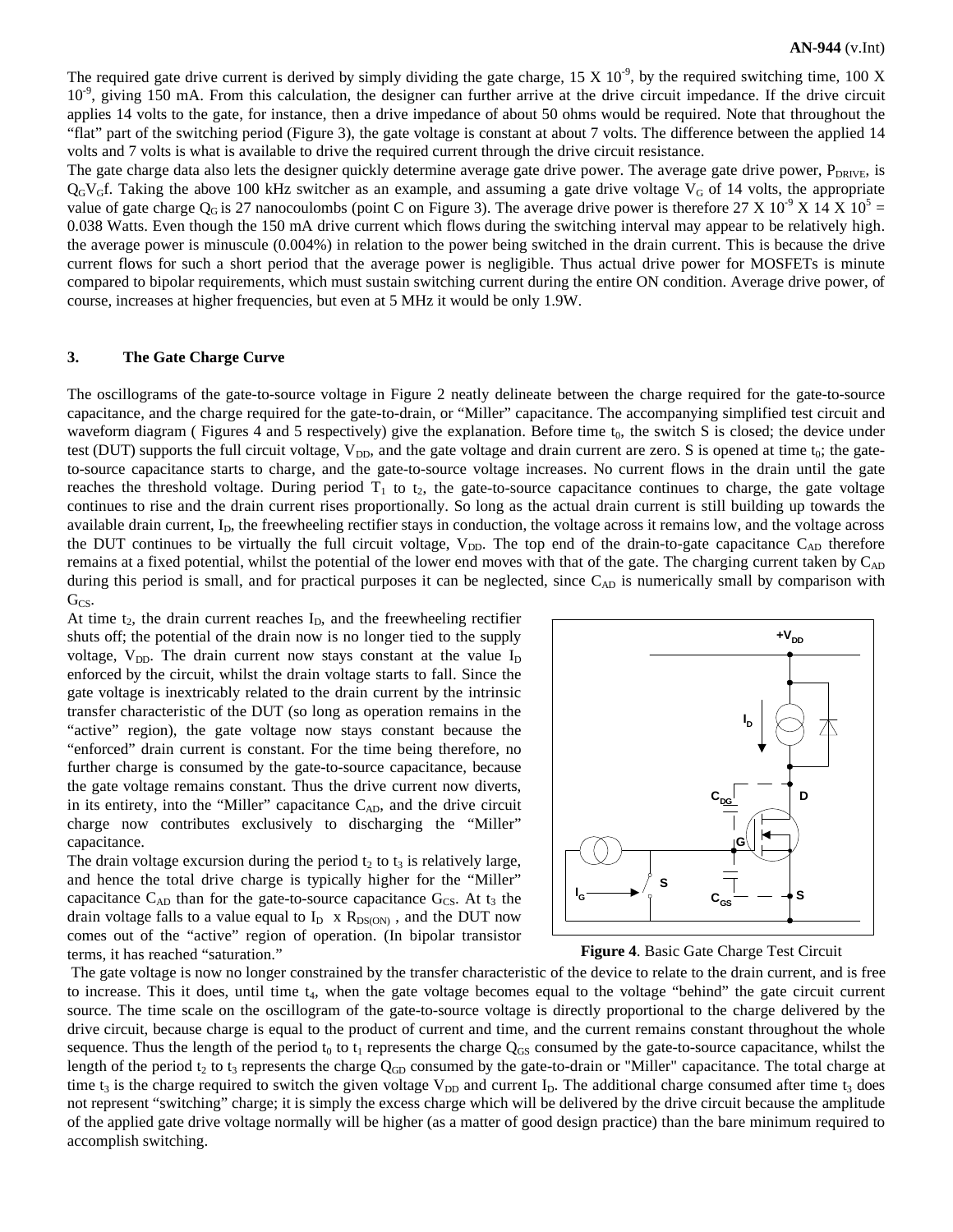#### <span id="page-4-0"></span>**4. Beware When Comparing Different Products**

Manufacturers sometimes make technical claims for their products that appear to be plausible, but which in actuality do not stand up to scrutiny. A case in point concerns the input capacitance of a power MOSFET. Statements such as "the input capacitance of device Y is less than that of device  $X$ , ergo Y is a faster switch than X", are frequently bandied about, but are just as frequently erroneous. Apart from the obvious speciousness of many such statements — "apples" are frequently not compared with "apples", and obviously larger chips have more self capacitance than smaller ones—the more basic fundamentals are generally overlooked. As this application note shows, of "bottom line" importance is the total gate charge required for switching. The lower the charge, the lower is the gate drive current needed to achieve a given switching time.

A general comparison between hypothetical MOSFETs brands "X" and "Y" is illustrated in the Figure. Device X has a higher input capacitance; hence the initial slope of its gate charge characteristic is less than that of device Y.  $Q_{GS}$  of device X is, however, about the same as that of device Y, because

it has a higher transconductance and therefore requires less voltage on its gate for the given amount of drain current ( $V_{\text{GX}}$  is less than  $V_{\text{GY}}$ ) The "Miller" charge consumed by device X is considerably less than that consumed by device Y. The overall result is that the total charge required to switch device  $X$ ,  $Q_X$ , is considerably *less* than that required to switch device Y,  $Q_Y$ . Had the comparison between devices X and Y been made on the more superficial basis of input capacitances, it would have been concluded— erroneously that Y is "better" than X. Another consideration is the energy required for switching. Again, device X scores handsomely over device Y in this example. The energy is the product of the gate charge and the gate voltage, and is represented by the area of the rectangle whose corner lies at the "switching point". (Point 1 for device X, and point 2 for device Y.) It is obvious that X requires significantly less gate energy than Y. To summarize: beware of superficial comparisons. Check the full facts before deciding which MOSFET really has the edge in switching performance.

#### **Related Topics:**

*Gate drive considerations for IGBT modules Gate drive characteristics of IGBTs Gate drive requirements of MOS-gated transistors High-voltage gate drive ICs Three-phase gate drive IC Gate drive IC for ballasts Transformer-isolated gate driver*



**Figure 5**. Basic Gate Charge Waveforms



Figure 6. Comparison of Gate Charge Characteristics of Different Device Types.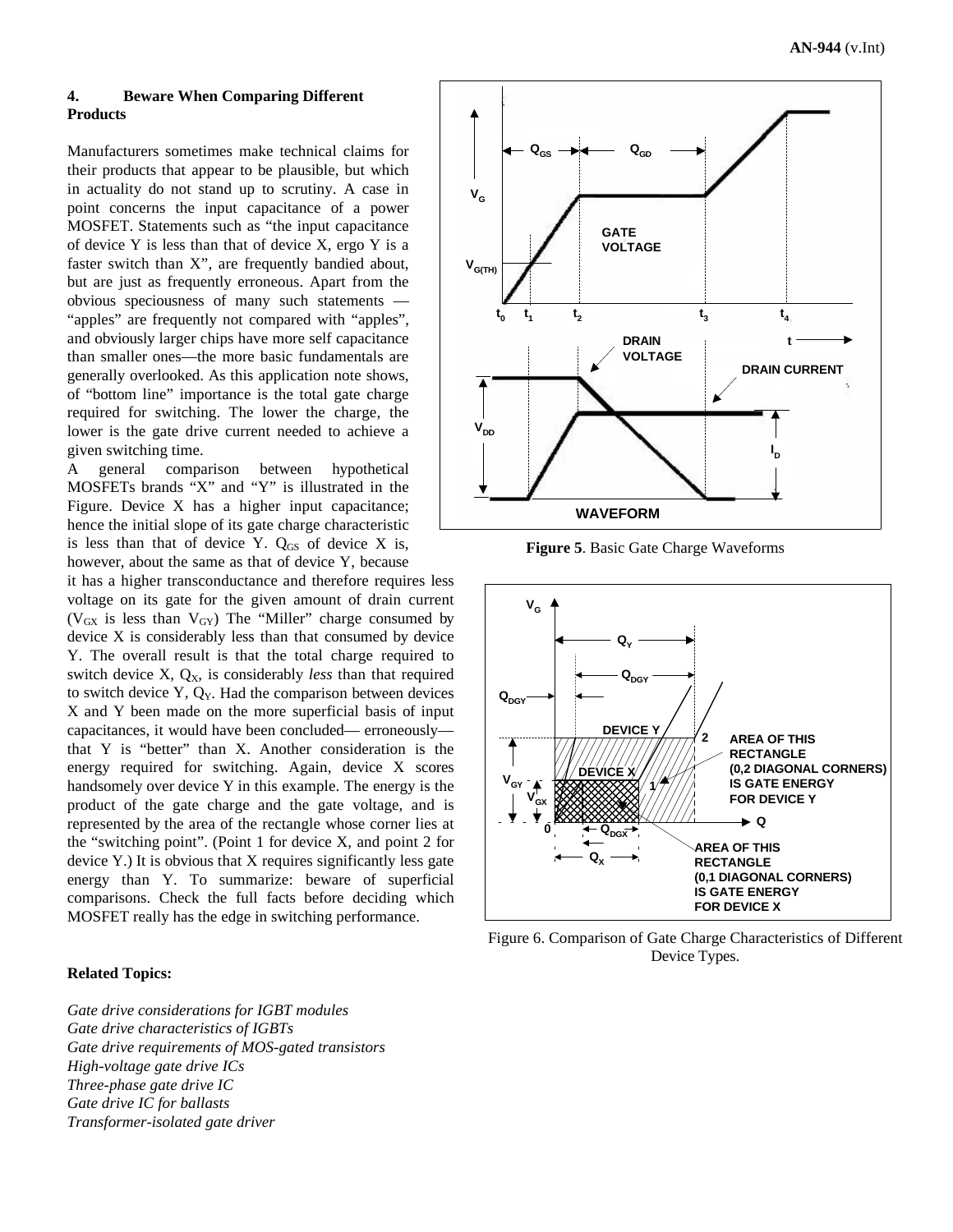## International **IGR** Rectifier

**WORLD HEADQUARTERS:** 233 Kansas St., El Segundo California 90245, Tel: (310) 322 3331 **EUROPEAN HEADQUARTERS:** Hurst Green, Oxted, Surrey RH8 9BB, UK Tel: ++ 44 1883 732020 **IR CANADA:** 7321 Victoria Park Ave., Suite 201, Markham, Ontario L3R 2Z8, Tel: (905) 475 1897 **IR GERMANY:** Saalburgstrasse 157, 61350 Bad Homburg Tel: ++ 49 6172 96590 **IR ITALY:** Via Liguria 49, 10071 Borgaro, Torino Tel: ++39 11 451 0111 **IR FAR EAST:** K&H Bldg., 2F, 3-30-4 Nishi-Ikeburo 3-Chrome, Toshima-Ki, Tokyo Japan 171 Tel: 81 3 3983 0086 **IR SOUTHEAST ASIA:** 315 Outram Road, #10-02 Tan Boon Liat Building, Singapore 0316 Tel: 65 221 8371